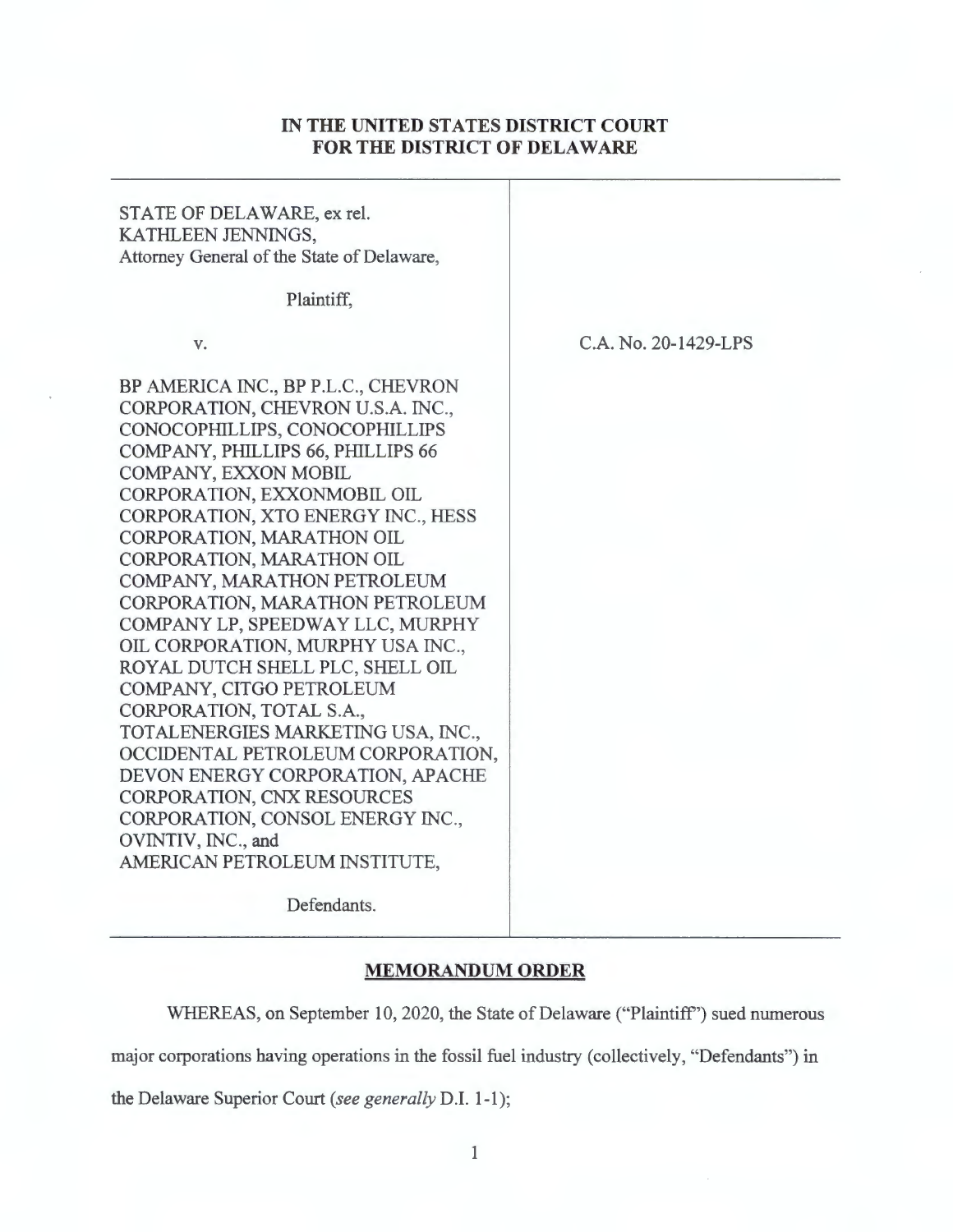WHEREAS, on October 23, 2020, Defendants removed this case from the Delaware Superior Court to this Court (D.I. 1);

WHEREAS, on November 20, 2020, Plaintiff filed a motion to remand, seeking remand of this case back to the Delaware Superior Court (D.I. 86);

WHEREAS, on January 5, 2022, the Court issued a memorandum opinion and order, granting Plaintiffs motion to remand and directing the Clerk of Court to remand this case to the Delaware Superior Court (D.I. 120, 121);

WHEREAS, also on January 5, 2022, shortly after the Court issued the memorandum opinion and order, Defendants filed an emergency motion for a temporary stay of execution of the remand order, "to allow Defendants time to file a formal motion to stay remand pending appeal" (D.I. 122);

WHEREAS, on January 13 , 2022, Defendants appealed the Court's order (D.I. 121) to the United States Court of Appeals for the Third Circuit (D.I. 124);

WHEREAS, on January 14, 2022, Plaintiff filed a brief(D.I. 125), objecting to Defendants' emergency motion to stay the execution of the remand order;

WHEREAS, on January 14, 2022, Defendants filed an opening brief in support of a motion to stay the execution of the remand order "until the Third Circuit resolves Defendants' appeal" (D.I. 127);

WHEREAS, on January 21, 2022, the Court determined that Defendants' emergency motion for a temporary stay was moot, in view of the facts that "(1) the Clerk of Court [had] not remanded the case to the Delaware Superior Court, and (2) Defendants [had] filed an opening brief on a joint [defense] motion to stay execution of remand order pending appeal" (D.I. 129);

2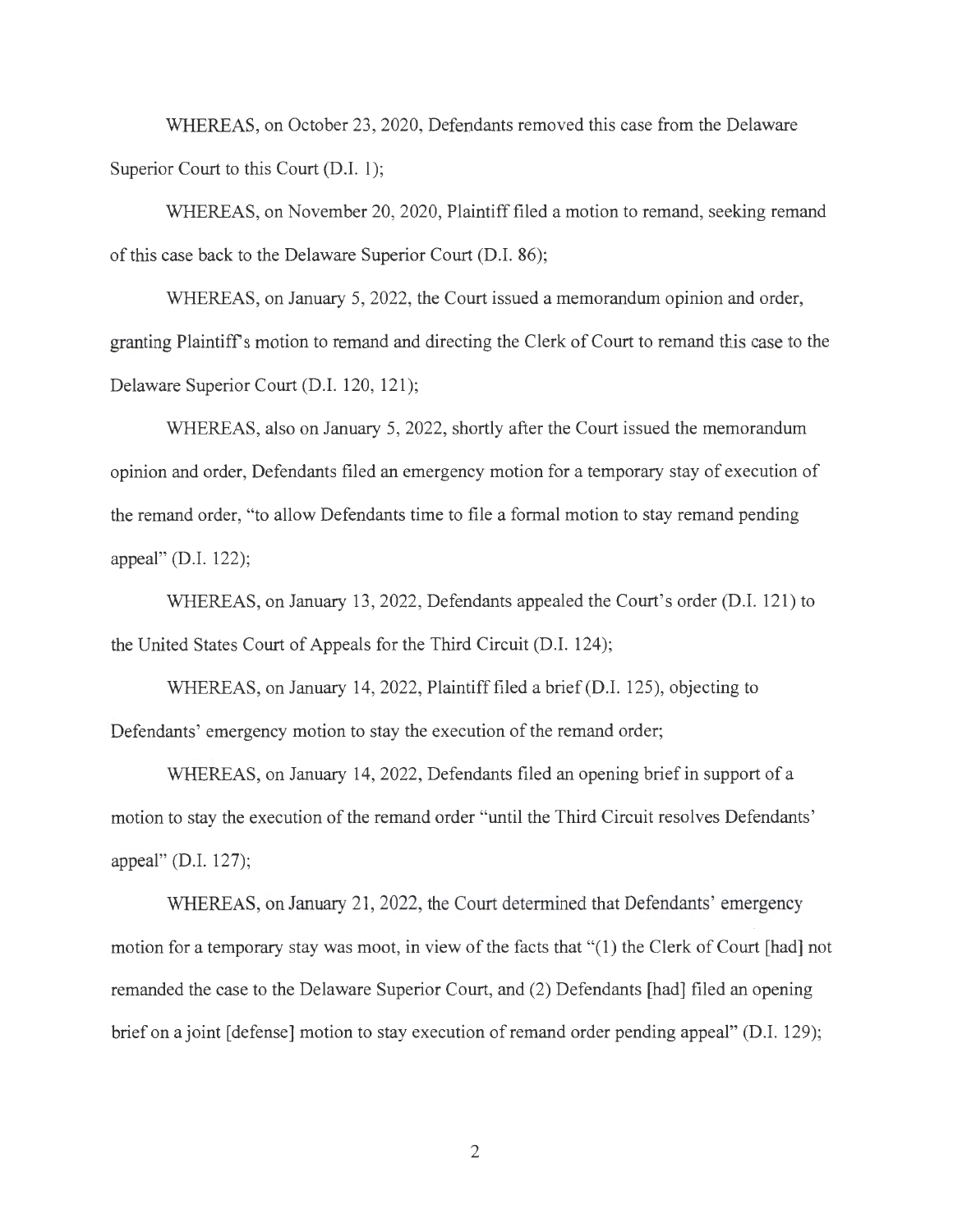WHEREAS, on January 25, 2022, Plaintiff filed a brief (D.I. 131), objecting to

Defendants' motion to stay the execution of the remand order pending appeal;

WHEREAS, on February 1, 2022, Defendants filed a reply brief (D.I. 132);<sup>1</sup>

WHEREAS, the Court has considered the parties' submissions filed in connection with Defendants' motion to stay the execution of the remand order pending appeal *(see, e.g. ,* D.I. 127, 131, 132);

NOW, THEREFORE, IT IS HEREBY ORDERED that Defendants' motion (D.I. 127) is GRANTED. The execution of the remand order (D.I. 121) is hereby STAYED until the Third Circuit issues its ruling in the appeal from that order.

1. "Whether or not to stay litigation is a matter committed to the discretion of the district court as part of its inherent power to conserve judicial resources by controlling its docket." *Shockley v. Minner,* 2011 WL 13374458, at\* 1 (D. Del. Sept. 26, 2011) (citing *Cost Bros., Inc. v. Travelers Indem. Co.,* 760 F.2d 58, 60 (3d Cir. 1985)). In exercising this discretion, the Court must "weigh competing interests and maintain an even balance." *Landis v. N. Am. Co.*, 299 U.S. 248, 255 (1936). When deciding whether to grant a stay pending appeal, the Court considers the following factors: "(1) whether the appellant has made a strong showing of the likelihood of success on the merits; (2) will the appellant suffer irreparable injury absent a stay; (3) would a stay substantially harm other parties with an interest in the litigation; and (4) whether a stay is in the public interest." *In re Revel AC, Inc.,* 802 F.3d 558, 565 (3d Cir. 2015).

<sup>&</sup>lt;sup>1</sup> Defendants appear to request, in the alternative, that " $[a]$ t a minimum, the Court should grant a temporary stay to preserve Defendants' right to seek a stay from the Third Circuit." (D.I. 132 at 3) Given the Court's ruling, it need not consider this alternative request.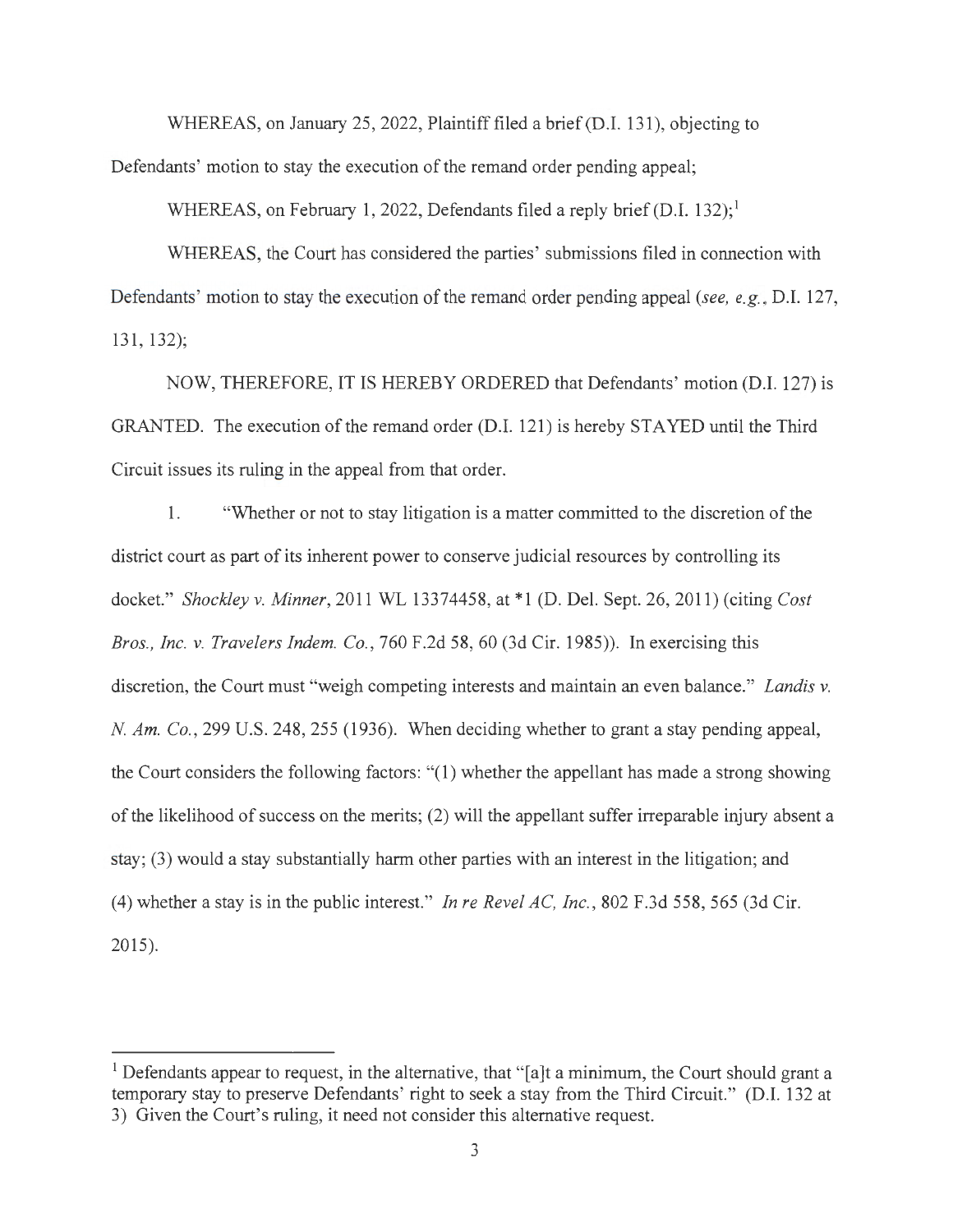2. With respect to the likelihood of success, "a sufficient degree of success for a strong showing exists ifthere is a reasonable chance, or probability, of winning." *Id* at 568 (internal quotation marks omitted). "[W]hile it is not enough that the chance of success on the merits be better than negligible, the likelihood of winning on appeal need not be more likely than not." *Id.* at 569 (internal citation and quotation marks omitted). Under the "sliding-scale" approach, "the necessary 'level' or 'degree' of possibility of success will vary according to the [C]ourt's assessment of the other stay factors." *Id.* (internal quotation marks omitted).

The burden of showing the likelihood of success is reduced in this case because  $-$  as the Court will explain - the other stay factors weigh in favor of granting Defendants' motion, and Defendants have satisfied the applicable lowered burden with respect to the likelihood of success. The litigation surrounding Plaintiff's motion to remand presents a host of novel and complex issues of federal removal jurisdiction. While this Court, along with several other federal district courts, has addressed and rejected each of Defendants' grounds for removal, these rulings – with the exception of the rulings on the federal officer removal statute – have been subject to little or no appellate review.<sup>2</sup> The Court agrees with Defendants that the issue of whether federal courts can exercise removal jurisdiction over climate change-related state-law claims leaves "reasonable room for disagreement." (D.I. 127 at 9; *see also e.g., Minnesota v. Am. Petroleum Inst.,* 2021 WL 3711072, at \*4 (D. Minn. Aug. 20, 2021) ("This is not a case of applying thoroughly developed law to well-tread factual patterns."); *City of Annapolis v. BP*  P.L.C., 2021 WL 2000469, at \*4 (D. Md. May 19, 2021) (finding "legal landscape is shifting

 $<sup>2</sup>$  In similar climate change-related cases, the issues of removal on the grounds of federal</sup> common law and *Grable* jurisdiction have been reviewed by the Ninth Circuit only. *See City of Oakland v. BP PLC*, 969 F.3d 895 (9th Cir. 2020). The issue of removal based on the Outer Continental Shelf Lands Act ("OCSLA") has not been reviewed by any court of appeals.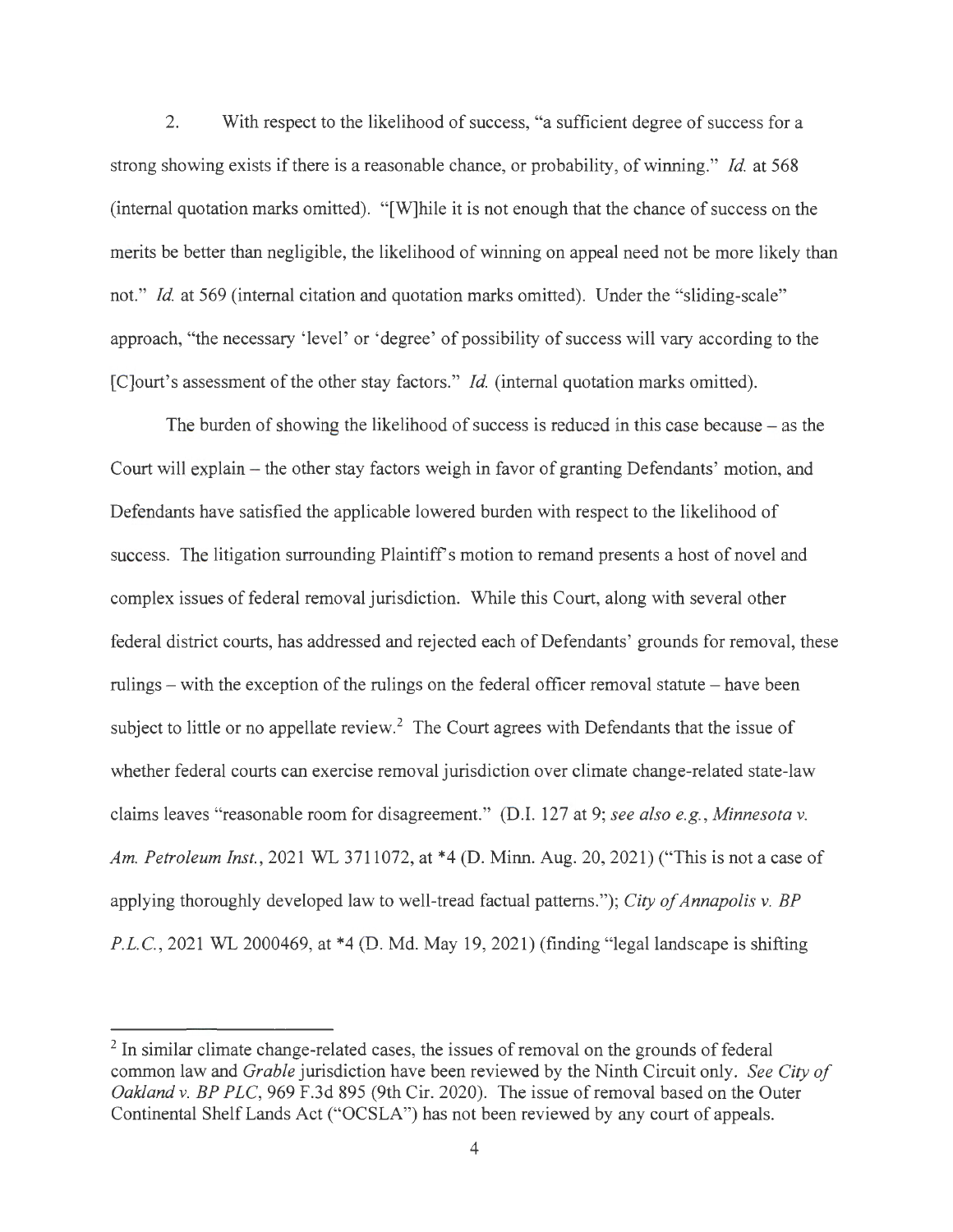beneath [our] feet" on questions of proper forum for adjudicating harms related to climate change))

Additionally, in light of the Supreme Court's decision of *BP P.L.C. v. Mayor of Baltimore*, 141 S. Ct. 1532 (2021), this Court's remand order will be subject to plenary appellate review on all the removal grounds raised by Defendants. Multiple appellate courts, including the First, Second, Third, Fourth, Eighth, Ninth, and Tenth Circuits, are currently considering many of Defendants' removal grounds for the first time. *(See* D.I. 132 at 1) In particular, each of Defendants' removal grounds raises an issue of first impression for the Third Circuit, which will soon address them in *City of Hoboken v. Chevron Corp.* (No. 21-2728) and in the appeal from this case. Recognizing that Defendants need only prevail on one of these grounds in order to defeat the remand, the Court finds that Defendants have made the necessary showing of a likelihood of success on appeal.

3. Defendants have also demonstrated that they would likely suffer irreparable harm absent a stay pending appeal. Unlike an interlocutory appeal, which is not filed as a matter of right and may be taken by the court of appeals "in its discretion,"  $28 \text{ U.S.C.} \& 1292(b)$ , Defendants' appeal from the Court's remand order is guaranteed by statute. *See* 28 U.S.C.  $\S 1447(d)$  ("[A]n order remanding a case to the State court from which it was removed pursuant to section 1442 or 1443 of this title *shall* be reviewable by appeal or otherwise.") (emphasis added); *see also Baltimore,* 141 S. Ct. at 1538 (holding that§ 1447(d) "authorizes a court of appeals to review each and every" ground for removal). Defendants' statutory right to appeal could be effectively eliminated (or at least seriously jeopardized) by a premature remand, causing irreparable harm.

5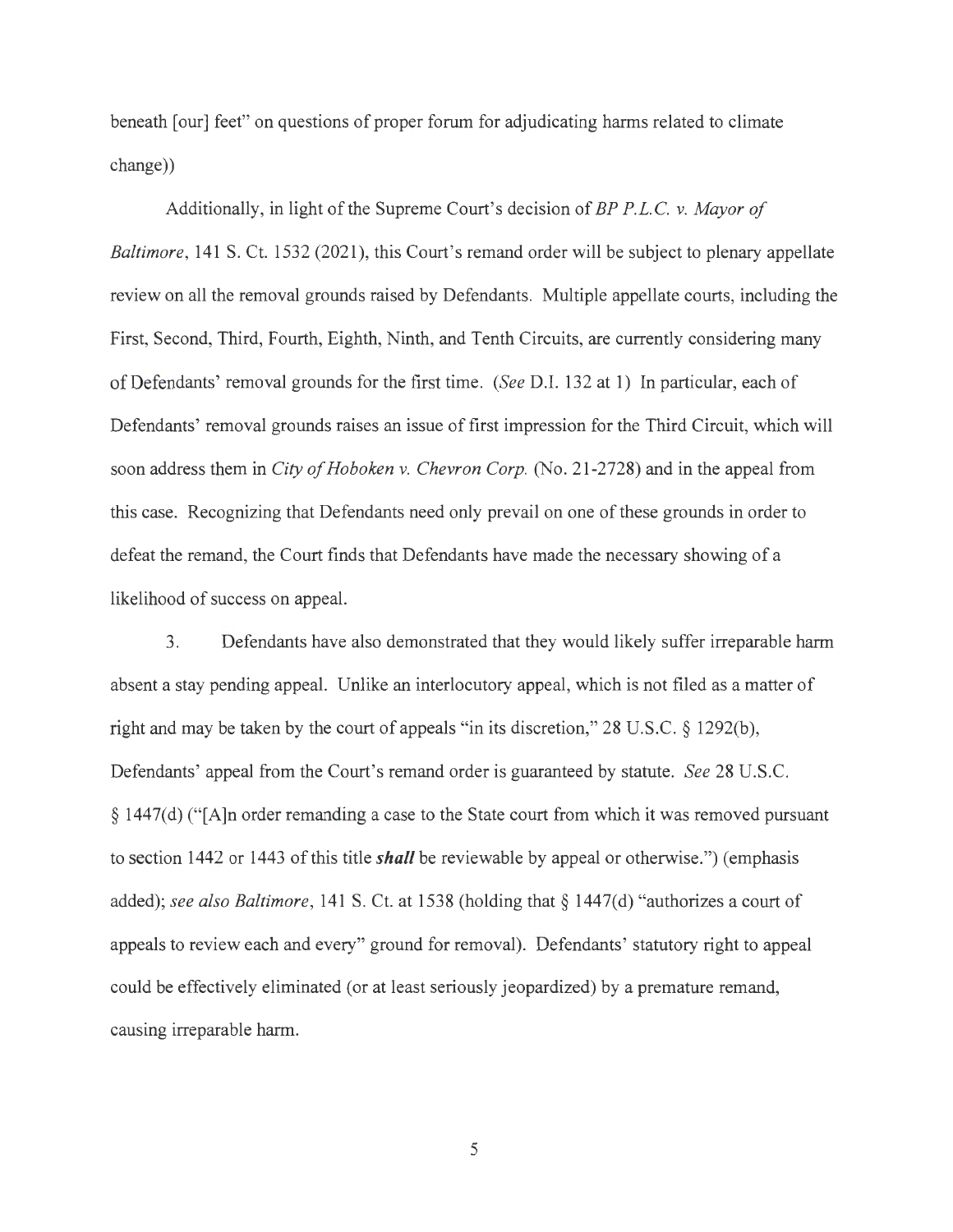Without a stay, the case would be remanded to the Delaware Superior Court and Defendants would need to litigate the merits of Plaintiff's claims in state court while simultaneously pressing their appeal in the Third Circuit. During the pendency of the appeal, the Delaware Superior Court could (and would be within its rights to) rule on various substantive and procedural motions, including dispositive motions that require the adjudication of the parties' claims and defenses. There may be no practical way to "un-ring the bell" of the state court's intervening rulings if the Third Circuit ultimately determines that the case should proceed in federal court. Thus, in the Court's view, the likelihood of irreparable injury is real and not  $$ as Plaintiff contends - "highly speculative." (D.I. 131 at 8-9; *see also Minnesota,* 2021 WL 3711072, at \*3 ("D ispositive resolution of the claims pending full appellate review would constitute a concrete and irreparable injury  $\dots$ ")) Plaintiff points to a statute authorizing a district court to dissolve or modify injunctions, orders, and all other proceedings occurring in state court prior to removal. *(See* D.I. 131 at 15; *see also* 28 U.S.C. § 1450) That statute, however, does not (at least on its face) address actions taken by a state court in a post-removal remand that is later overturned. *(See* D.I. 132 at 8) As such, prematurely remanding the case to the state court without an appellate decision on the proper forum could very well cause a concrete and irreparable injury to Defendants, as it would "defeat the very purpose of permitting an appeal and leave a defendant who prevails on appeal holding an empty bag." *Forty Six Hundred LLC v. Cadence Educ. , LLC,* 15 F.4th 70, 79 (1st Cir. 2021); *see also Northrop Grumman Tech. Servs. , Inc. v. DynCorp Int'! LLC,* 2016 WL 3346349, at \*4 (E.D. Va. June 16, 2016) (finding "severe and irreparable harm if no stay is issued" because "an intervening state court judgment or order could render the appeal meaningless").

6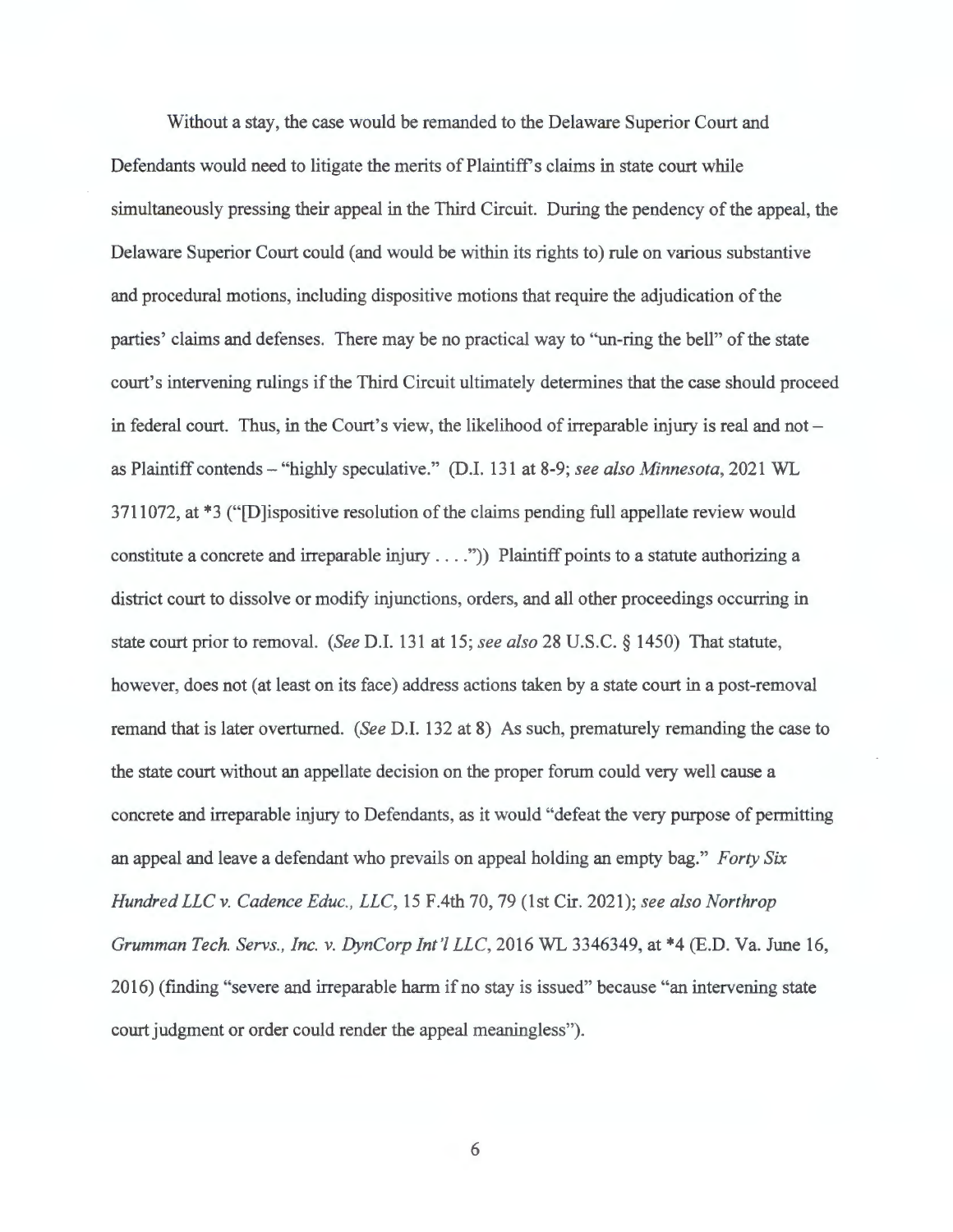4. A stay pending appeal in this case will not substantially harm Plaintiff and will serve the public interest. The parties agree that where, as here, the government is the party opposing a preliminary injunction, "assessing the harm to the opposing party and weighing the public interest ... merge." *Nken v. Holder,* 556 U.S. 418, 435 (2009). In this case, the Court is granting a stay only until the Third Circuit issues its ruling in the appeal from the remand order. Any further attempt to delay the execution of the remand order would require a re-evaluation of the balance of the stay factors, which may shift over time. Thus, while the public has an interest in swift resolution of legal disputes, the limited stay authorized by this order will not "indefinitely delay this case," contrary to Plaintiff's protestations. *(See D.I. 131 at 19)* Instead, as Defendants persuasively observe, "the stay in this case would be no more 'indefinite' than any other stay pending appeal – the stay will end when the appeal is resolved, as is the case with all stays pending appeal." (D.I. 132 at 9) The Court is cognizant that "there is a risk documentary and testimonial discovery materials will be lost, and memories will fade" with the passage of time (D.I. 131 at 18), but finds that a relatively short pause of this likely lengthy litigation will not substantially harm Plaintiff's ability to prosecute its case.<sup>3</sup>

The interests of judicial economy and the conservation of public resources strongly favor a stay. The public interest would be best served by avoiding the possibility of unnecessary or duplicative litigation and concentrating resources on litigating Plaintiffs claims in the proper forum after the Third Circuit determines the jurisdictional issues presented in this case. *See Minnesota,* 2021 WL 3711072, at \*4; *City of Hoboken v. Exxon Mobil Corp.,* No. 20-cv-14243, slip op. at 5 (D.N.J. Dec. 15, 2021) ("[C]onsideration of judicial economy and conservation of

<sup>&</sup>lt;sup>3</sup> Also relevant to the Court's calculation is the fact, pointed out by Defendants, that Plaintiff waited for approximately three years after the first state or locality filed a climate change-related lawsuit before bringing its case. *(See* D.I. 132 at 10)